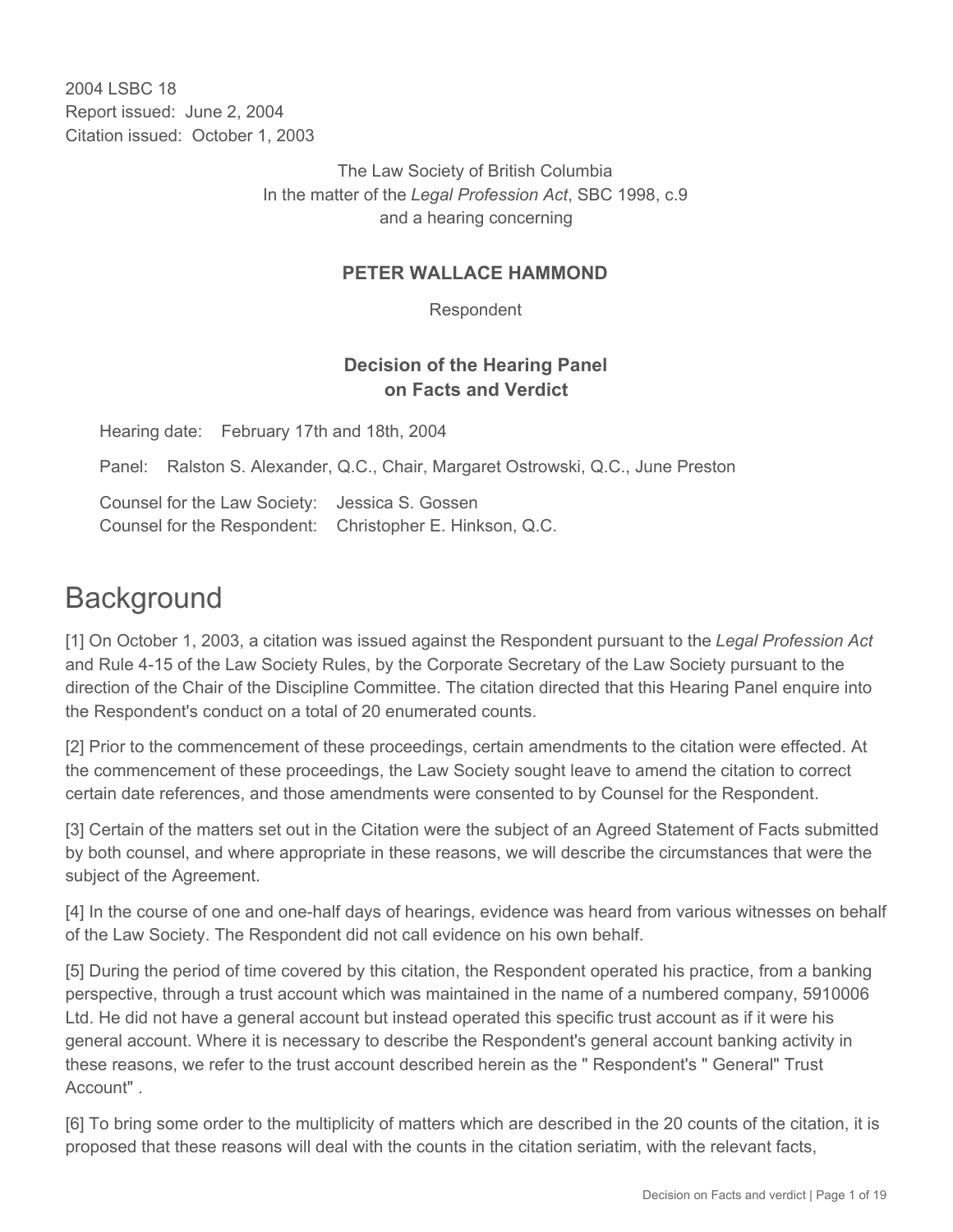discussions, and results with respect to each count being provided with the text of the count where that is appropriate.

# **BURDEN OF PROOF**

[7] The panel has instructed itself with respect to the burden of proof which is upon the Law Society throughout. The standard to be met is beyond the civil standard of a balance of probabilities, and is not as demanding as being beyond a reasonable doubt. As the consequences from a finding of professional misconduct grow more severe, so too does the extent to which the test for such a finding becomes more exacting. At the most extreme end of the scale, where disbarment is a possible outcome from a finding of professional misconduct , the test approaches (" becomes perilously close to" ) the criminal law test of beyond a reasonable doubt.

[8] The decision of Mr. Justice Taylor in J.C. v. The College of Physicians and Surgeons of British Columbia, 31 B.C.L.R. (2d) 383, is helpful where Mr. Justice Taylor spoke on the burden of proof as follows:-

" In the present case, the Disciplinary Committee considered the required standard at the outset of its report. It says the onus of proof proving the facts against the Doctor rest with the College. To discharge that burden a high standard of proof is called for going beyond the balance of probabilities and based on clear and convincing evidence. The case for the College must be proven by a fair and reasonable preponderance of credible evidence. This is essentially the view adopted by McLachlin J. as she then was in the decision of this court in Jory v. The College of Physicians and Surgeons."

#### Mr. Justice Taylor goes on to say

" While the cases provide no clear rule, the most helpful terms used in various judicial pronouncements on this subject seems to me to be the word " convincing" . To be convinced means more than merely persuaded. I think the test to be applied in the present case is whether on the evidence before us, the Committee could properly have been convinced that the patient had told the truth in making her accusations of sexual misconduct against the Doctor."

[9] The decision of Madam Justice McLachlin in Jory v College of Physicians and Surgeons of B.C., [1985] B.C.J. No. 320, Vancouver Registry A850601 is instructive on this subject where the following appears:

" The standard of proof required in cases such as this is high. It is not the criminal standard of proof beyond a reasonable doubt, but is something more than a bare balance of probabilities. The authorities establish that the case against a professional person on a disciplinary hearing must be proved by a fair and reasonable preponderance of credible evidence......The evidence must be sufficiently cogent as to make it safe to uphold the findings with all the consequences for the professional person's career and status in the community:

[10] The panel has adopted that interpretation of the burden of proof upon the Law Society.

# **THE CITATION**

Count 1. You failed to serve your client, A.G. in a conscientious, diligent and efficient manner so as to provide a quality of service at least equal to that which would be expected of a competent lawyer, contrary to Chapter 3,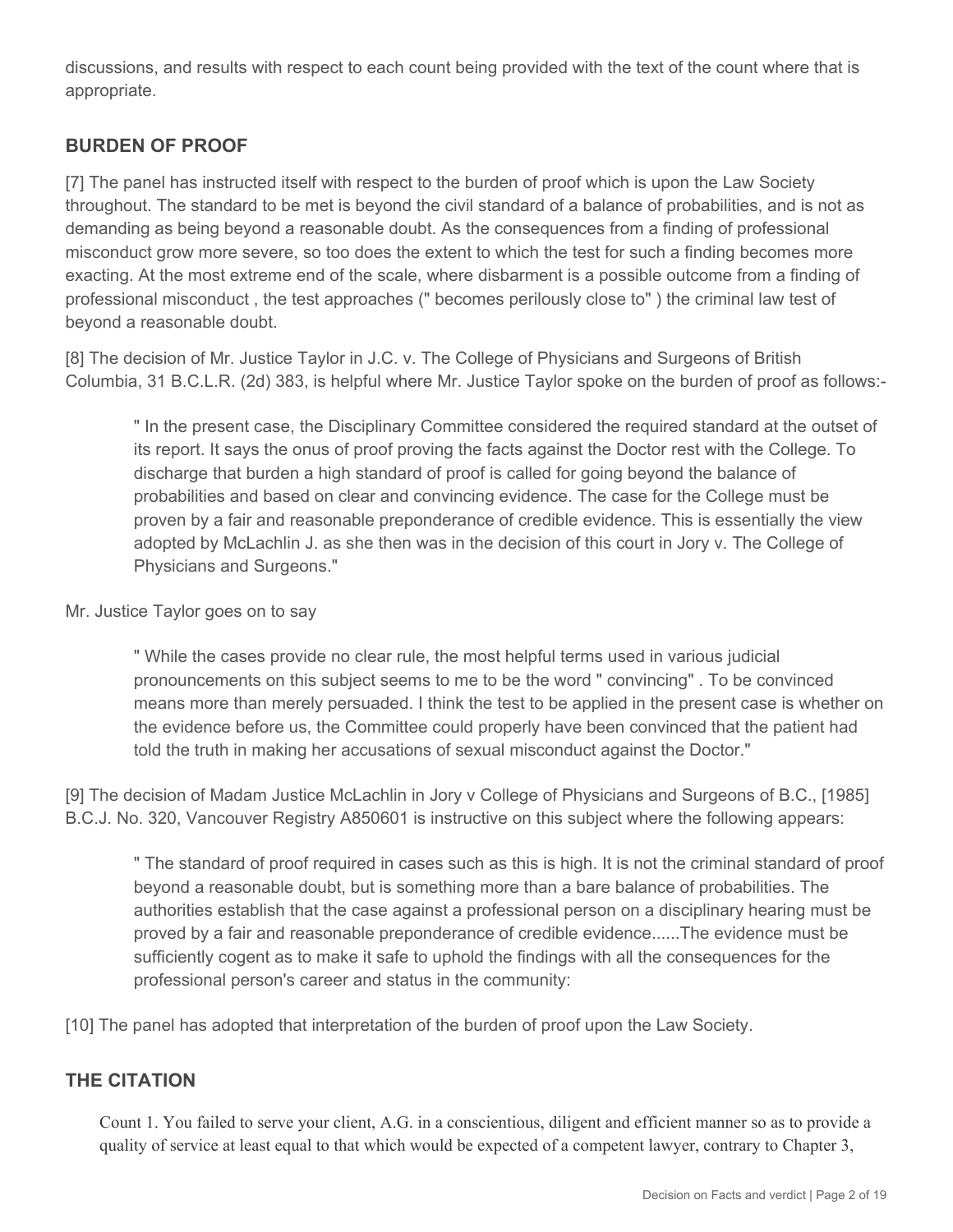# **DISCUSSION - COUNT 1**

[11] Counsel for the Respondent brought a preliminary objection, arguing that this Count should be struck from the citation as it offended the law against multiple convictions from the same facts, as that principle is described in the Supreme Court of Canada decision of Kienapple v Her Majesty the Queen, [1975] SCR 729.

[12] On December 18, 2002, the Respondent was the subject of a citation issued by the Law Society, which citation alleged, inter alia, that:

" You failed to serve your clients in a conscientious, diligent and efficient manner so as to provide a quality of service at least equal to that which would be expected of a competent lawyer, contrary to Chapter 3, Paragraph 3 of *The Professional Conduct Handbook*."

[13] The Respondent was found guilty of professional misconduct in respect of that count by Patricia L. Schmit, Q.C. sitting as a single Bencher in a decision rendered by her on October 16, 2003.

[14] It was common ground that the events underpinning Count 1 of the citation in this matter occurred prior to December 18, 2002, and therefore were, in the argument of the Respondent, subsumed in the count of the citation issued on December 18, 2002.

[15] The Law Society argued that the instances of failure to serve client A.G. in a competent manner were specific instances that were not investigated at the time that the December 18, 2002 citation was authorized, and that the specific instances of incompetence with respect to client A.G. should stand alone and separate from the omnibus charges of incompetence that are described in Count 1 of the December 18, 2002 citation.

[16] The Law Society further argued that the public interest required that it not be precluded from identifying specific instances of incompetence despite the fact that it had previously obtained a conviction for general incompetence in respect of the same time period.

[17] The Law Society further sought to confine Kienapple to its specific facts where the two separate offenses with which that accused was charged were related to the identical fact pattern and that the fact that the circumstances for which this Respondent was found guilty of professional misconduct in the decision of Bencher Patricia Schmit, Q.C., are a general set of circumstances with respect to the conduct of his practice, rather than the specific instances of neglect that were alleged in respect of client A.G.

[18] The Law Society says that no specific evidence with respect to incompetence was adduced on the December 18, 2002 citation, that the evidence in support was much more general in nature, including proof that the Respondent did not keep accounts receivable ledgers, did not keep cash books, did not keep journals with respect to a general account, that he was very late in recording and reconciling general trust activities, and that he didn't keep any kind of a bring forward system that could be identified and relied upon.

[19] Finally, argued the Law Society, the complaint of client A.G. was the subject of an entirely separate audit conducted by the Law Society, and no evidence with respect to the client A.G. circumstances was adduced in support of the December 18, 2002 citation.

[20] Following submissions by Counsel, the Panel determined that the decision in Kienapple did govern in these circumstances, and that the Law Society was precluded from bringing a specific count of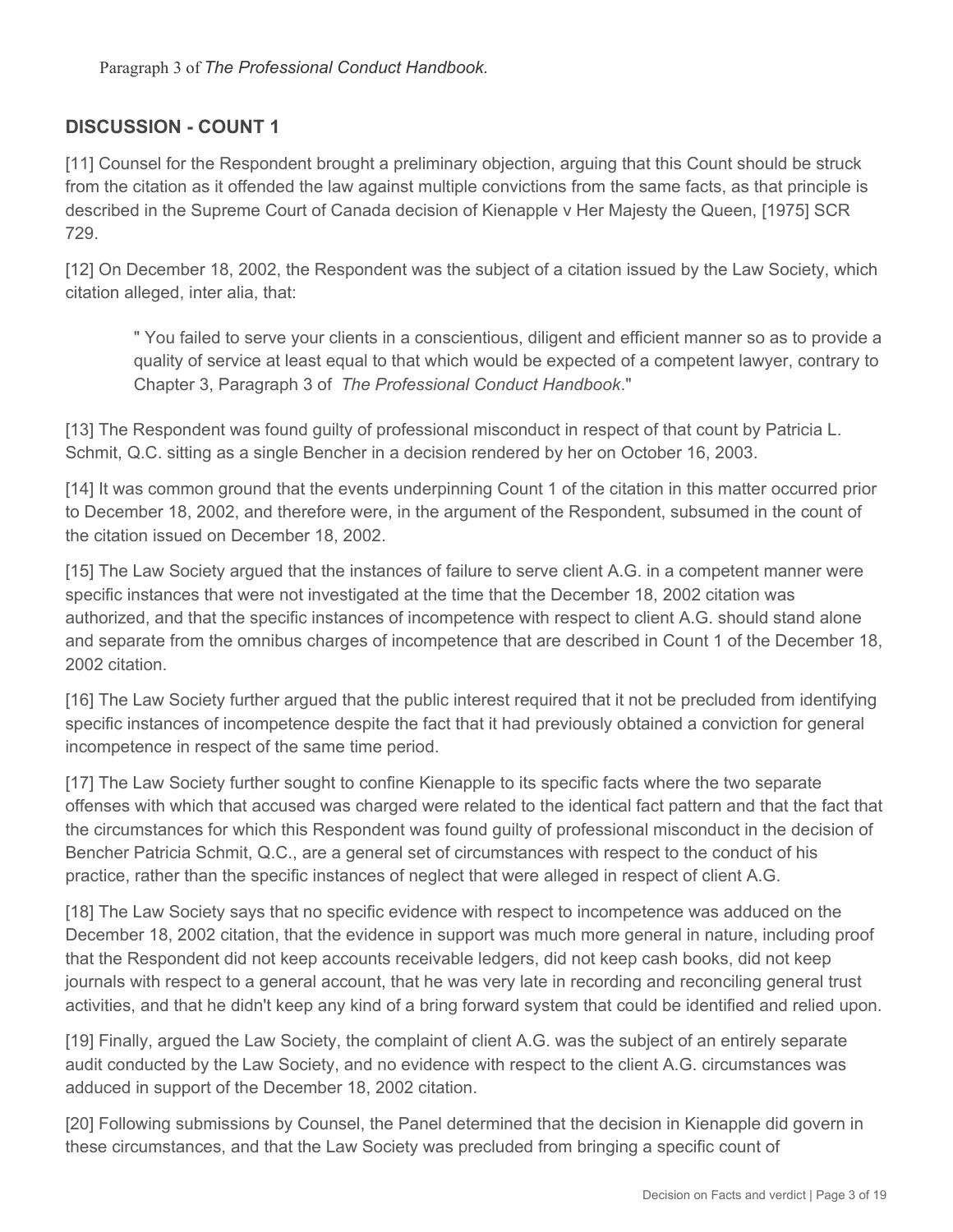incompetence (in respect of a particular client's matters) when an omnibus complaint of incompetence had previously been alleged and successfully prosecuted for circumstances that existed at the same time as the specific incidents of incompetence which the Law Society would allege in support of the second citation.

[21] In arriving at that conclusion, the Panel noted that the public interest could be met by requiring the Law Society to particularize incidents of incompetence whenever that allegation is brought, so that the prohibition in Kienapple is not engaged and so that the member will have the benefit of knowing the case he or she must meet when incompetence is alleged.

# **RESULT - COUNT 1**

[22] In the result, the first Count in the citation was struck and the hearing proceeded to consider the balance of the Counts in the citation.

**Count 2. You misappropriated funds received in trust by you, in your capacity as a barrister and solicitor, from or on behalf of your client, A.G., by paying those funds out of trust without the knowledge or consent of A.G. and contrary to the conditions upon which those funds were received by you.**

# **FACTS - COUNT 2**

[23] The Respondent acted for client A.G. in a complicated real estate transaction involving the trade of a property in Winnipeg for the shares of a company operating a motel in Kamloops, British Columbia (the " Motel Company" ). The purchase price for the shares in the Motel Company was \$565,000.00, and that purchase price was to be satisfied by credit for the Purchaser's equity in the Winnipeg property in the approximate amount of \$153,300.00, cash in the amount of \$10,000.00, an agreed credit between the parties of \$7,500.00 and financing provided by the Vendor of the shares in the amount of approximately \$394,200.00.

[24] There was some variance in the evidence provided to the hearing with respect to the precise numbers which worked together to make up the Purchase Price for the shares in the Motel Company. There were variations of several thousands of dollars attributed to some of the components of the Purchase Price, including the value of the equity in the Winnipeg trade property, and the amounts which were agreed to be financed and by whom. There was a mortgage on the trade property and the equity in that property varied depending on the amount of the mortgage. At one point in the transaction, it was necessary for client A.G. to direct that certain funds be provided to the mortgagee in Winnipeg to reduce the outstanding mortgage balance.

[25] We are satisfied that the fundamental characteristics of the transaction are before us with sufficient clarity to determine whether moneys were payable by the Respondent to his client A.G. In a transaction of this complexity, it is common for the various required payments to fluctuate with the numerous adjustments that are required to be made. One constant throughout this transaction was that the cash deposit from client A.G. remained unchanged at \$10,000.00. The significant issue with respect to this count in the citation is what happened to that money.

[26] Client A.G. gave evidence at the Hearing and although he had some confusion as to the precise numbers upon which the transaction was to proceed, it was clear from his evidence that the transaction did not complete on July 15, 2001, the Completion Date contemplated by the contract, and may not have completed at all. Despite the absence of formal completion of the agreement, client A.G. obtained effective control of the motel operation on July 15 th ,2001, and it appears that at some time in February of 2002, the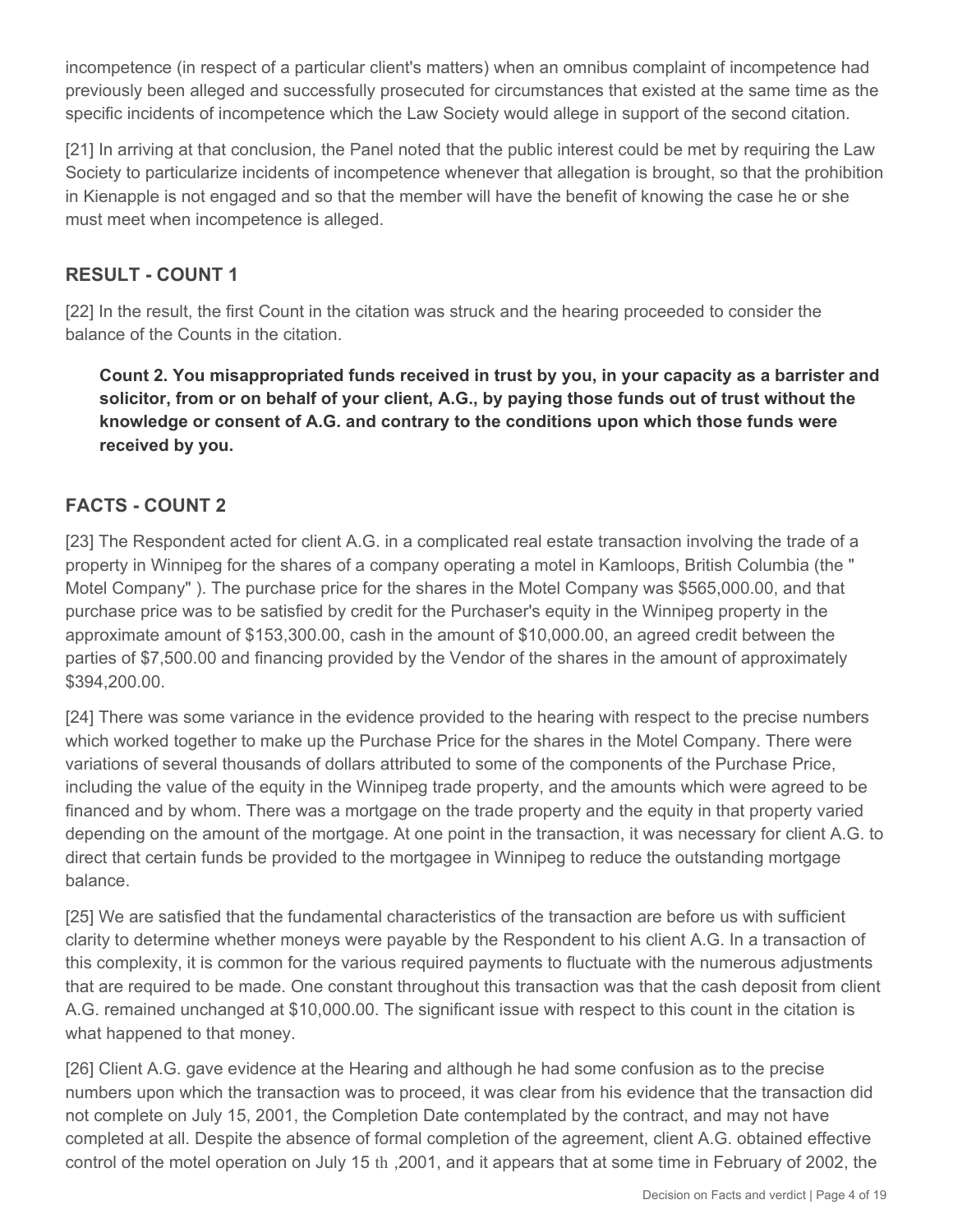transfer of the Winnipeg trade property to N.K. and A.S., the vendors of the shares in the Motel Company, was concluded. It was also at that later date that the balance of the funds in trust with the Respondent were disbursed.

[27] While the precise arithmetic around the purchase transaction was not clearly before us in evidence, it was clear that client A.G. deposited the sum of \$11,000.00 to the trust account of the Respondent on July 17, 2001. It was also clear that that \$11,000.00 represented \$1,000.00 for the Respondent's fees and disbursements, with the balance of \$10,000.00 paid on account of the required \$10,000.00 payment of the cash component of the purchase price specified in the agreement.

[28] On the same day that the \$11,000.00 was paid to the trust account of the Respondent, a cheque in the amount of \$1,000.00 was transferred to the Respondent's " General" Trust Account.

[29] It is also clear that of the remaining \$10,000.00, \$6,000.00 was also paid to the Respondent's " General" Trust Account. These sums were paid as follows:

On February 4th, 2002 \$1,500.00 On February 13th, 2002 \$570.00 On February 15th, 2002 \$3,930.00 Total \$6,000.00

[30] There was evidence before us that client A.G. had concluded an agreement with N.K. and A.S. by the terms of which client A.G would be afforded a credit of \$6,700.00 on the completion of the sale to compensate client A.G for the fact that some credit card receipts from the Kamloops motel operation were deposited to the account of N.K. and A.S., the Vendor of the motel, rather than to credit of client A.G., the purchaser.

[31] It is not clear whether the credit was to be \$6,700.00 as client A.G. alleged, or whether it was to be \$6,951.82 as set out in a letter from counsel for N.K. and A.S. (J.R.T., of [Law Firm]) to the Respondent dated February 6, 2002. We think little turns on the distinction between the two numbers but the precision of the T. number, and the fact that client A.G. has received no documentation from the Respondent in respect of this transaction from which to reconstruct his records, leads us to conclude that the more precise number is the correct one and that the frailties of client A.G.'s memory (as to the precise number) are explained by the fact that he did not receive any reports or other documents from the Respondent. In addition, these events took place from July 2001 through February 2002, at least two years prior to client A.G.'s attendance before us to give evidence.

[32] This credit of \$6,951.52 is to be differentiated from a general credit of \$7,500.00 described above (which was also before us in evidence) and which is provided for in the contract. The credit that appears in the contract (\$7,500.00) is not expressed as a deduction from the cash component of the purchase price, which, in the contract, which does reference the \$7,500.00 credit, continues to be expressed at \$10,000.00.

[33] It appears then that the transaction was to have been concluded with a general credit of \$7,500.00, and with the cash payment of \$10,000.00 being subject to a permitted deduction for the \$6,951.52 credit that was to be afforded client A.G. on the closing.

[34] The sale documents for the Motel Company were provided to the Respondent on trust conditions that required the Respondent to pay to the solicitors for the Vendor, (for subsequent payment to the Vendor), the sum of \$3,048.48 from the \$10,000.00 held by him in trust on the transaction. The balance of \$6,951.52, the proceeds of a credit provided to client A.G., were therefore funds that belonged to client A.G. and should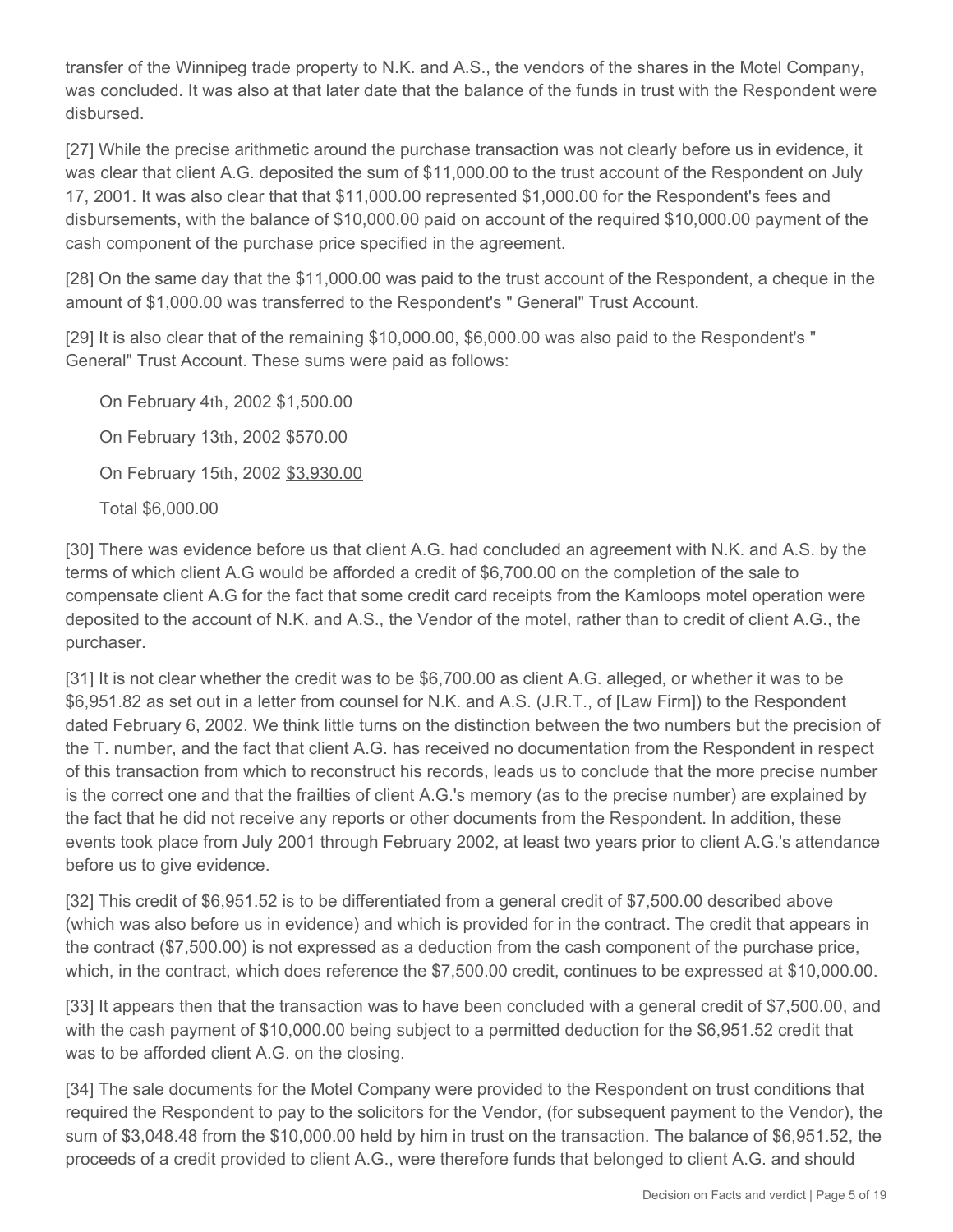have been payable according to the instructions of client A.G.

[35] One such instruction to the Respondent was provided by client A.G. when he directed that a \$4,000.00 payment from that credit be paid to solicitors in Winnipeg to reduce the balance owing on a line of credit mortgage he (client A.G.) had on the Winnipeg trade property. After that instruction, there remained in trust the sum of \$2,951.52 to be accounted for by the Respondent to client A.G.

[36] The sum of \$3,048.48 owed to the Vendors by the Respondent from the \$10,000.00 cash deposit, the sum remaining after deduction of the permitted credit, was described in Mr. T.s' February 6, 2002 letter, as being:

" subject to payment of  $\frac{1}{2}$  of your account by me (sic) client as approved by him. I expect that our clients will make any adjustments to the credit allowed for the Winnipeg property directly between themselves."

There was no evidence before us as to the amount of any account that was owing by Mr. T.s' client to the Respondent, nor was there any evidence that the Respondent performed any legal services for the Vendors. It was however acknowledged in evidence before us that Mr. T. received no amount of the \$3,048.48 from the Respondent.

[37] Client A.G. gave evidence that no part of the \$2,951.52 " change" remaining from the credit to which he was entitled was received by him, and that no documentation, account for legal fees, or other report was ever received by him.

[38] The numbers in this trust account are confusing. The February 6, 2002 letter actually speaks to a balance for deduction of \$6,951.82 and then says that the balance is \$3,048.48. One or other of the " pennies" numbers is incorrect since it does not add up to \$10,000.00 amount stated in the letter. Nothing turns on the pennies and we have used the number \$6,951.52 in these reasons to reduce the confusion. Particularly note that all of the balance, after deduction of the \$4,000.00, was, in any event, paid to the Respondent.

# **DISCUSSION - COUNT 2**

[39] Some matters of significance emerge from these facts. On the same day that the Respondent received the \$11,000.00 deposit to trust from client A.G. and well before the transaction for which the account was rendered was concluded (it being case that it now appears that the transaction was never concluded), the Respondent paid to himself the sum of \$1,000.00 on account of fees and disbursements pursuant to an account which provided

" Re: PURCHASE OF MOTEL IN KAMLOOPS/SALE OF WINNIPEG HOUSE

TO PROFESSIONAL SERVICES RENDERED with respect to the above captioned and to all matters relating thereto including, to discussions with you; attending court; misc telephone calls and correspondence.

FEES HEREWITH: .....etc."

Client A.G. gave evidence that he had never received any report from the Respondent, including this account.

[40] By our analysis, and after a thorough review and analysis of all information provided to us in respect of this matter, we have determined that the \$10,000.00 cash component of the transaction, held by the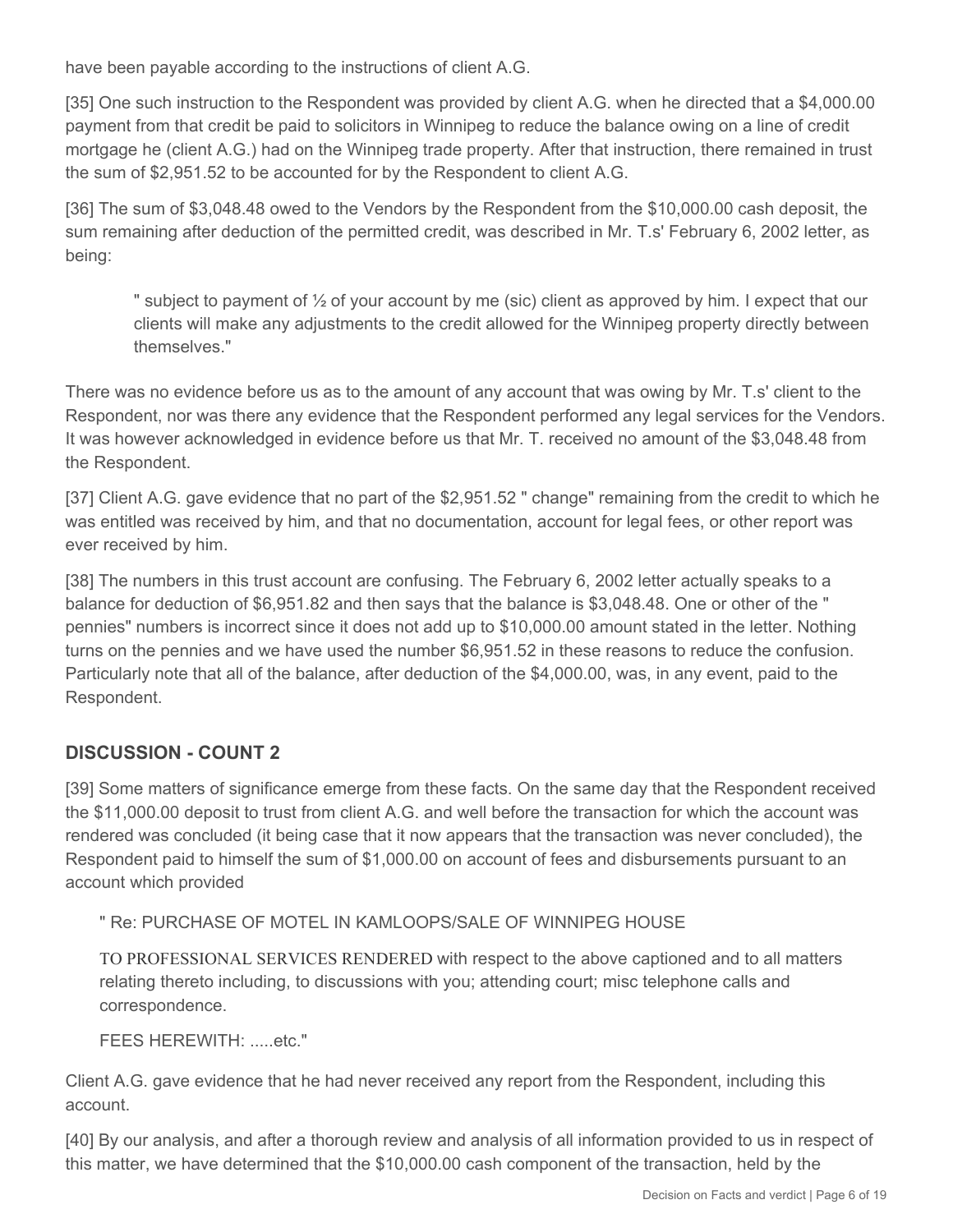respondent in trust from July 15 th, 2001 to February 15th, 2002, should have been distributed as follows:

\$4,000.00 To Winnipeg law firm on account of the mortgage owed by A.G., and to reduce that balance owing.

\$3,048.48 To [Law Firm] as payment to Vendors for the Shares in the Motel Company, (subject to deduction for sums owing to Respondent for  $\frac{1}{2}$  of account - see Paragraph 36).

\$2,951.52 To Client A.G., or as directed by him.

[41] In the absence of evidence as to services provided by the Respondent for Mr. T.s' client, we are not able to form any conclusions as to the propriety of the payment of \$3,048.48 of the Vendor's proceeds to the Respondent's " General" Trust Account. There was no evidence provided to us regarding legal services provided by the Respondent to the Vendors, as suggested in Mr. T. letter of February 6, 2002. If we based the probable " ½ fee amount" upon the historical billing practices of the Respondent, we would conclude that it is unlikely that the full amount of \$3,048.48 would have been due to the Respondent, but we are unable to develop any conclusions in that regard since there is no evidence before us.

[42] When we compare the actual disposition of the \$10,000.00 with the disposition that should have occurred, and after giving the Respondent full credit for a questionable entitlement to the \$3,048.48 of the Vendor's sale proceeds, we see that there is an unexplained payment of \$2,951.52 to the Respondent's " General" Trust Account. This conclusion is based upon the deduction from \$10,000.00 of the sum of \$4,000.00 and \$3,048.48, (the two amounts for which we have developed a basis for payment) , which leaves a balance of \$2,951.52.

[43] This sum is obscured in the accounting records of the Respondent. There is no specific payment to the Respondent's " General" Trust Account of \$3,048.48. This is a further basis upon which we are troubled to see that this amount was paid in full to the Respondent. If he was paying himself a cheque on account of legal fees, he should have paid it as a separate discrete cheque in the correct amount. He did not do this. The two amounts paid to the Respondent's " General" Trust Account are \$3,048.48 and \$2,951.52 but these amounts are paid in the three cheques described in paragraph 29.

[44] The absence of a report to client A.G., and the failure to provide client A.G. with any further account for legal services, whether the same were rendered or not, leads this panel to the conclusion that the funds (\$2,951.52) were paid by the Respondent to the Respondent's " General" Trust Account without colour of right or authority. This amounts to a misappropriation of client A.G.'s funds and we find accordingly.

#### **RESULT - COUNT 2**

[45] In the result, we are satisfied that this Count of the citation has been made out by the Law Society and we find that the Respondent professionally misconducted himself in respect of this matter.

**Count 3. You failed to respond to communications from the Law Society concerning your client, R.M., dated January 7, February 4, and April 30, 2003.**

#### **FACTS - COUNT 3**

[46] On December 16, 2002, lawyer M. complained to the Law Society that the Respondent had not responded to his communications. These communications related to a request by a client of lawyer M. that the Registered Office and Records Office of a Company belonging to that client be transferred from the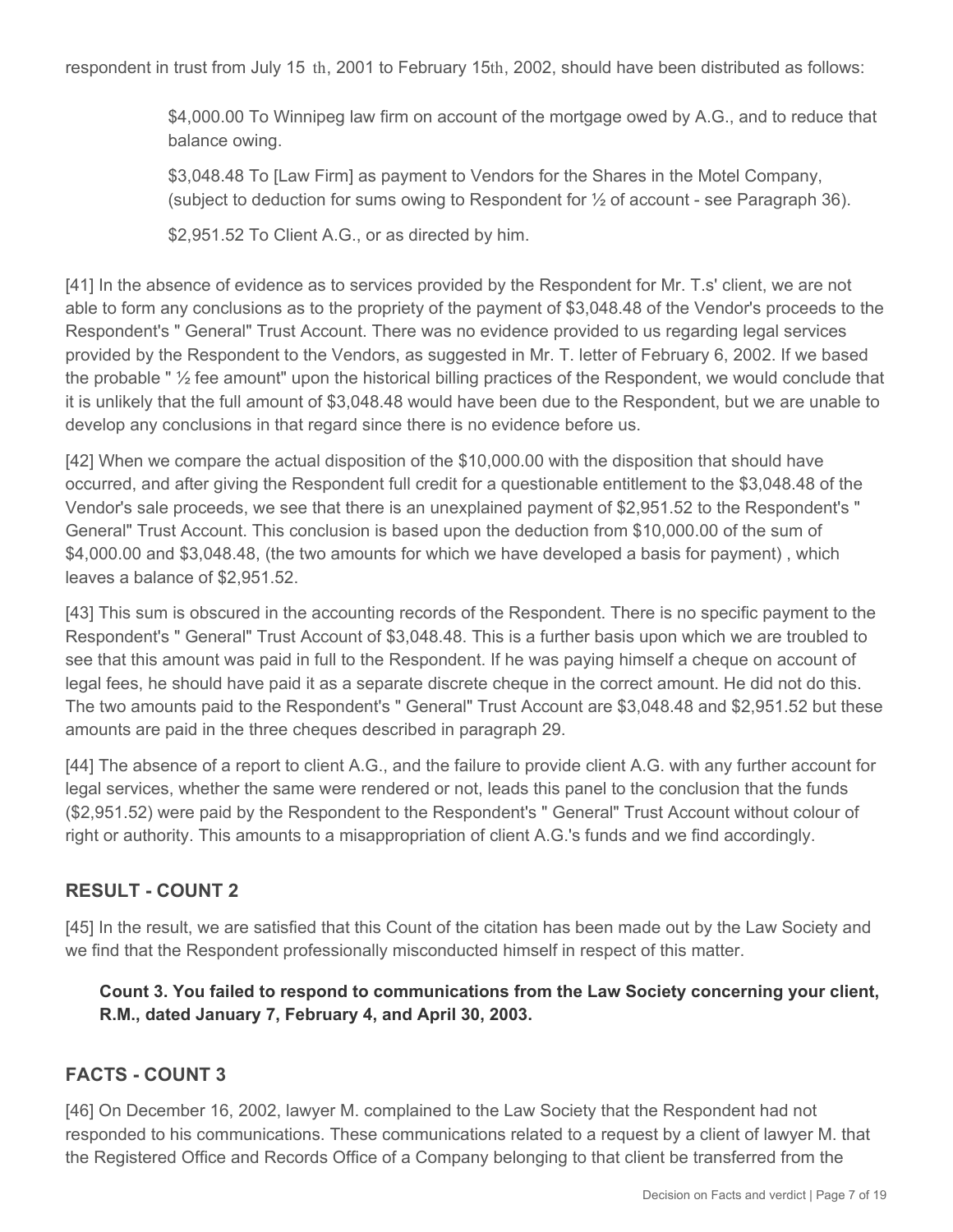offices of the Respondent to the offices of lawyer M.

[47] On January 7, 2003, the Law Society requested the Respondent's explanation for the failure described in the December 16, 2002 correspondence from lawyer M. No reply was received to that enquiry, and on February 4, 2003, a further enquiry was directed to the Respondent and no response was received. On April 30, 2003, a further letter requesting a response was provided to the Respondent and he did not respond to that enquiry.

[48] On May 27, 2003, a further enquiry was directed to counsel for the Respondent with respect to this request by lawyer M., and no reply to that communication was received by the Law Society.

[49] This count in the citation was admitted by the Respondent, through his counsel, except as to those communications which occurred after December 31, 2002, the effective date that the Respondent's membership in the Law Society ceased for non-payment of his practice fees.

[50] It may be useful to note a peculiarity that emerges from the Rules of the Law Society as they were constituted at the material time. (The unusual circumstance described herein has been addressed by an amendment to the Rules of the Law Society passed while these reasons were being finalized.) A member of the Law Society was required to pay his or her Law Society dues on or before December 31 of each year for the next ensuing calendar year. The peculiarity of the Law Society Rules is that there was provided a one month " grace" period from January 1 to January 31 of the next following year, during which a member was permitted to pay his/her Law Society dues upon payment of a penalty. If the Law Society dues and appropriate penalty were paid within that one month period, the member was deemed, for all purposes, to have been in good standing for that month.

[51] On the other hand, if the dues were not paid by January 31 of the membership year for which the dues were payable, then the membership would lapse, but with effect from December 31 of the previous year, rather than from January 31 of the following year. The peculiarity then results in the member's practice status during January of that year being unclear as it is possible for that member either to be reinstated to full practicing status, or to have that member's membership terminated, with effect from December 31.

[52] Counsel for the Respondent argued that the Respondent has no obligation to respond to the Law Society's communications once the Respondent is no longer a member of the Law Society.

[53] The Respondent's acknowledgment of Count number 3 turns out to be ineffective since all of the communications to which the member is accused of failing to respond occurred after the effective date of the termination of his membership in the Law Society. In the result, it is necessary to examine the validity of the proposition advanced by counsel for the Respondent, that a member has no obligation to respond to the Law Society after the date that a member's membership in the Law Society has lapsed.

# **DISCUSSION - COUNT 3**

[54] In this regard, the Respondent's position is without basis in law.

[55] The Part 3 (Protection of the Public) Rules passed by the Benchers under the *Legal Profession Act* provide at 3.1 as follows:

" 3-1 This Division applies to the following as it does to a lawyer, with the necessary changes and so far as it is applicable:

(a) a former lawyer; ."

Rule 3.5(6) and 3.5(7) provide as follows.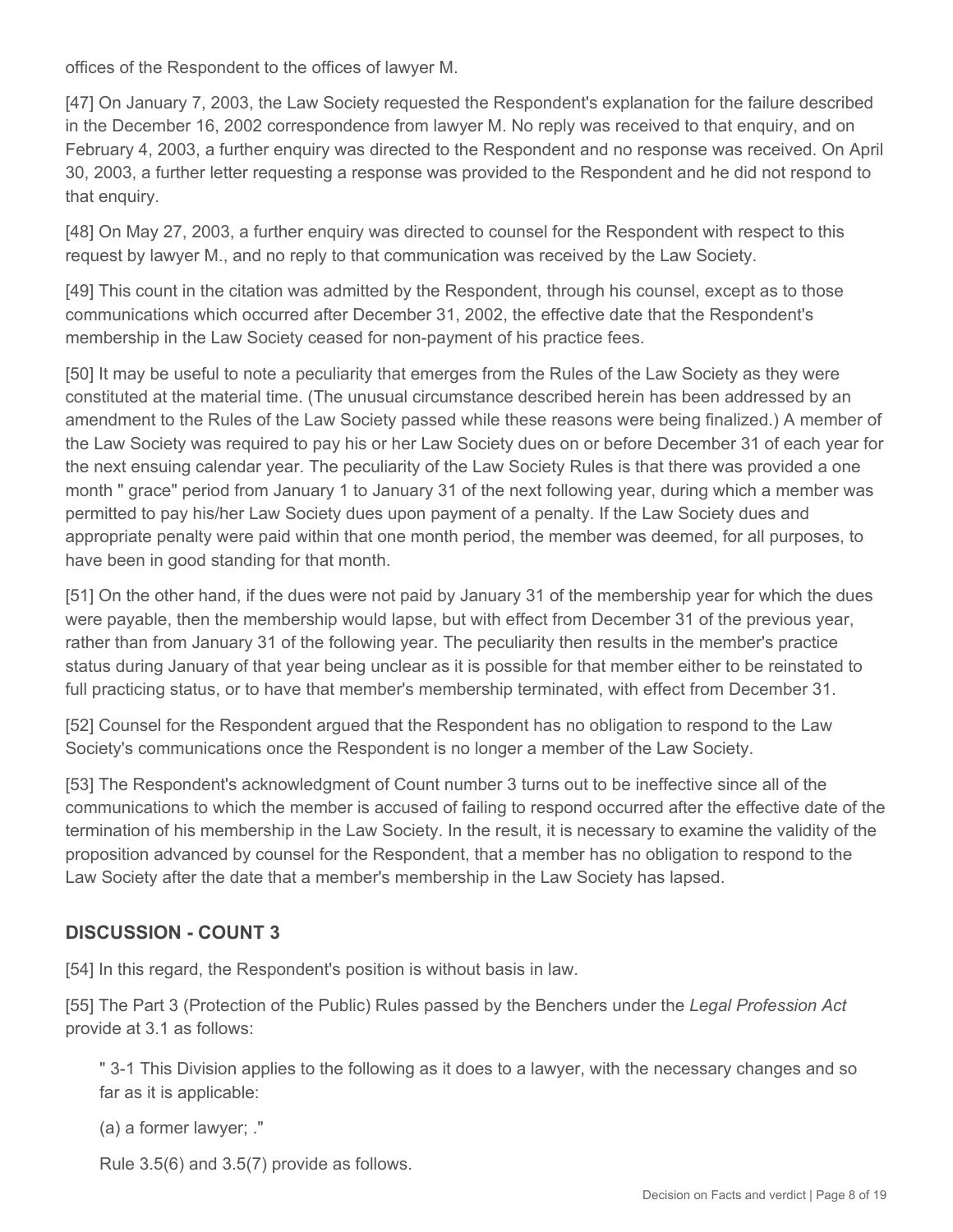" (6) The Executive Director may require the lawyer to whom a copy or summary of the complaint has been delivered under subrule (3) to respond to the substance of the complaint.

(7) The lawyer's response under subrule (6) must be

- (a) in writing and, unless the Executive Director permits otherwise, signed by
	- (i) the lawyer personally,
	- (ii) a director of the law corporation, if the complaint is about a law corporation, or
	- (iii) counsel for the lawyer or law corporation, and

(b) delivered to the Executive Director as soon as practicable and, in any event, by the date set by the Executive Director."

[56] The communications to the Respondent dated January 7, February 4 and April 30, 2003, were all communications seeking a response in respect of a complaint of lawyer M. The obligations described in Part 3 of the Rules in respect of complaint matters apply to former members. It follows that the Respondent has an obligation to respond to the Law Society in respect of these communications, despite the fact that his membership in the Law Society has lapsed for non-payment of dues.

[57] The evidence is clear that the member did not respond.

#### **RESULT - COUNT 3**

[58] This Count has been proven by the Law Society and we find that the Respondent professionally misconducted himself by failing to respond to communications from the Law Society dated January 7, February 4 and April 30, 2003.

[59] These reasons refer from time to time to the fact that the Respondent did not reply to correspondence from the Law Society seeking an explanation as to an alleged complaint. We do not refer to the legal analysis in each instance that requires a former member to respond to the Law Society in respect of a complaint matter, but the analysis under this count covers all such circumstances.

**Count 4. You failed to respond to communications from another member, S.H. dated November 4, November 28, 2002 and January 13, February 7, February 10, February 12, and February 25, 2003.**

**Count 5. You failed to respond to communications from the Law Society concerning your client (sic), S.H., dated March 20, April 7, and April 30, 2003.**

**Count 6. You breached an undertaking dated August 22, 2002, given to S.H. to provide to S.H.'s office Discharge of Mortgage particulars within a reasonable period of time.**

#### **FACTS - COUNTS, 4, 5 AND 6**

[60] These three counts relate to a relatively straight forward real estate transaction in which the Respondent was acting for a Vendor and the offices of lawyer S.H. were acting for the Purchaser.

[61] On August 22nd, 2002, sale proceeds were paid to the Respondent on his undertaking to repay and discharge a mortgage in favour of [Bank] Mortgages Inc. and to provide discharge of mortgage particulars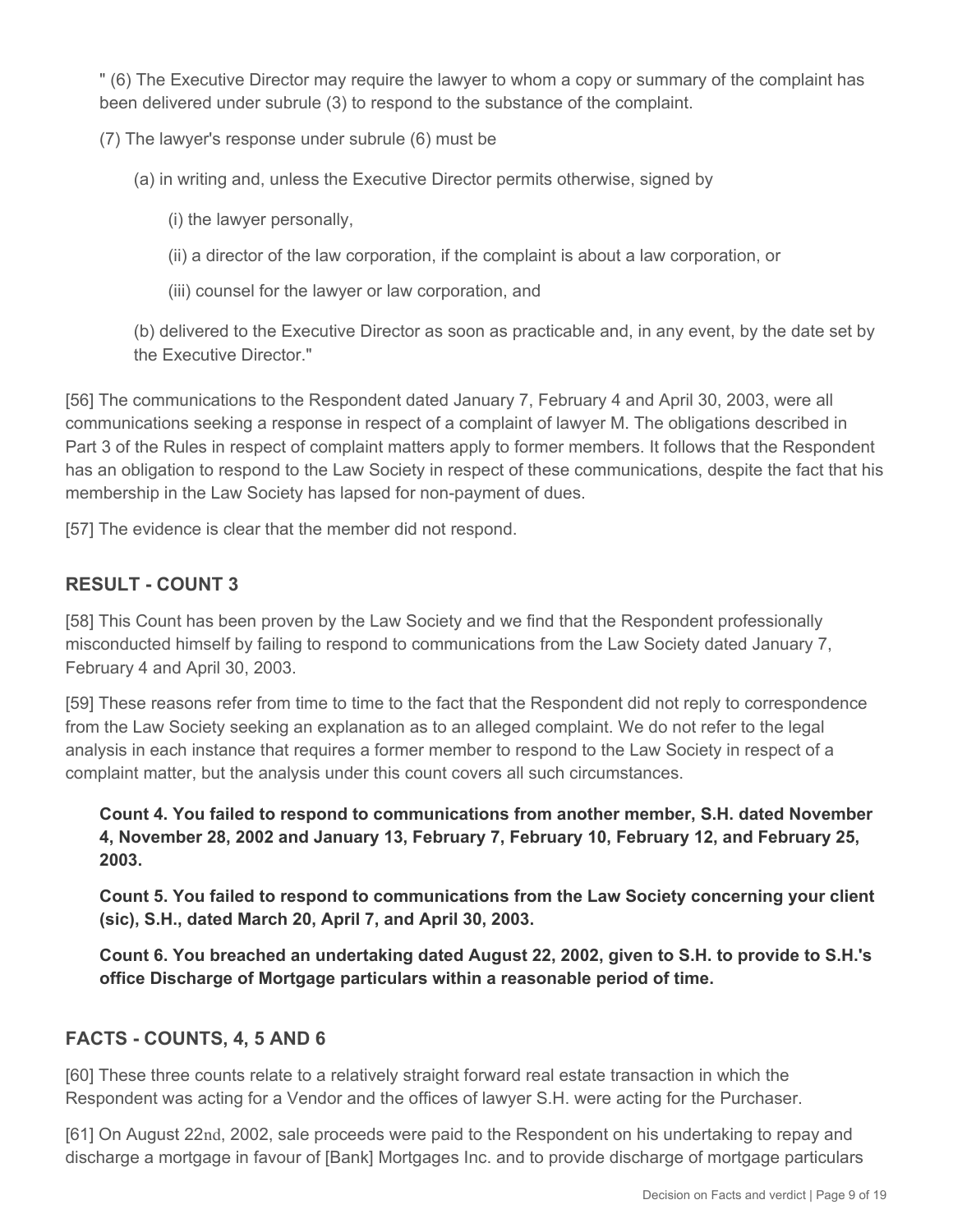within a reasonable period of time.

[62] It appears from the evidence that the mortgage was repaid as required by the undertaking, but for reasons that were not explained, the discharge of mortgage was not filed by March 6, 2003, an interval of nearly seven months.

[63] Lawyer S.H. gave evidence at the Hearing and it was evident that none of the correspondences which were attributed to him and for which the Respondent was cited for failing to respond, were in fact correspondences which originated with lawyer S.H.

[64] No explanation was provided as to why the mortgage to [Bank] Mortgages Inc. had not been discharged by the Respondent.

# **DISCUSSION - COUNTS 4, 5, AND 6**

[65] The Law Society had two difficulties with respect to the allegations that the Respondent failed to respond to communications from lawyer S.H. None of the communications to the Respondent prior to the date he ceased membership in the Law Society were communications from lawyer S.H., but instead were communications from other members of the firm in which S.H. was a partner, and/or were communications from legal assistants working in that office.

[66] With respect to the communication required of the Respondent after the date his membership in the Law Society had ceased, he would clearly be prohibited from responding to those communications for to do so would require him to engage in the unauthorized practice of law.

[67] The Respondent did not reply to enquiries from the Law Society with respect to this complaint, and our discussion on Count 3 above demonstrates that he had an obligation to do so.

[68] The Respondent clearly breached his undertaking to provide discharge of mortgage particulars within a reasonable time. In the absence of an explanation for the reason why the discharge of mortgage was not filed within the 6 ½ month period provided, this Panel can take judicial notice of the fact that a discharge of mortgage in the normal course of events would be available to be filed within that period of time.

# **RESULTS - COUNTS 4, 5, AND 6**

[69] With respect to Count 4, the Law Society has failed to establish that the Respondent, during the period of time when he was still a member of the Law Society, failed to respond to any communications from member S.H. That count is dismissed.

[70] With respect to Count 5, we find that the Law Society has made out that count of the citation and we have determined that the Respondent has professionally misconducted himself by failing to respond to the communications from the Law Society with respect to the complaint of lawyer S.H.

[71] With respect to Count 6, we find that the Respondent has professionally misconducted himself by breaching his undertaking to provide discharge of mortgage particulars within a reasonable period of time after August 22, 2002.

**Count 7. You failed to respond to communications from the Law Society concerning G.V., dated March 20, April 4, and April 30, 2003.**

**Count 8. A monetary judgment dated July 3, 2002, having been entered against you by D & D and not being satisfied within seven days you failed to notify the Executive Director of the Law**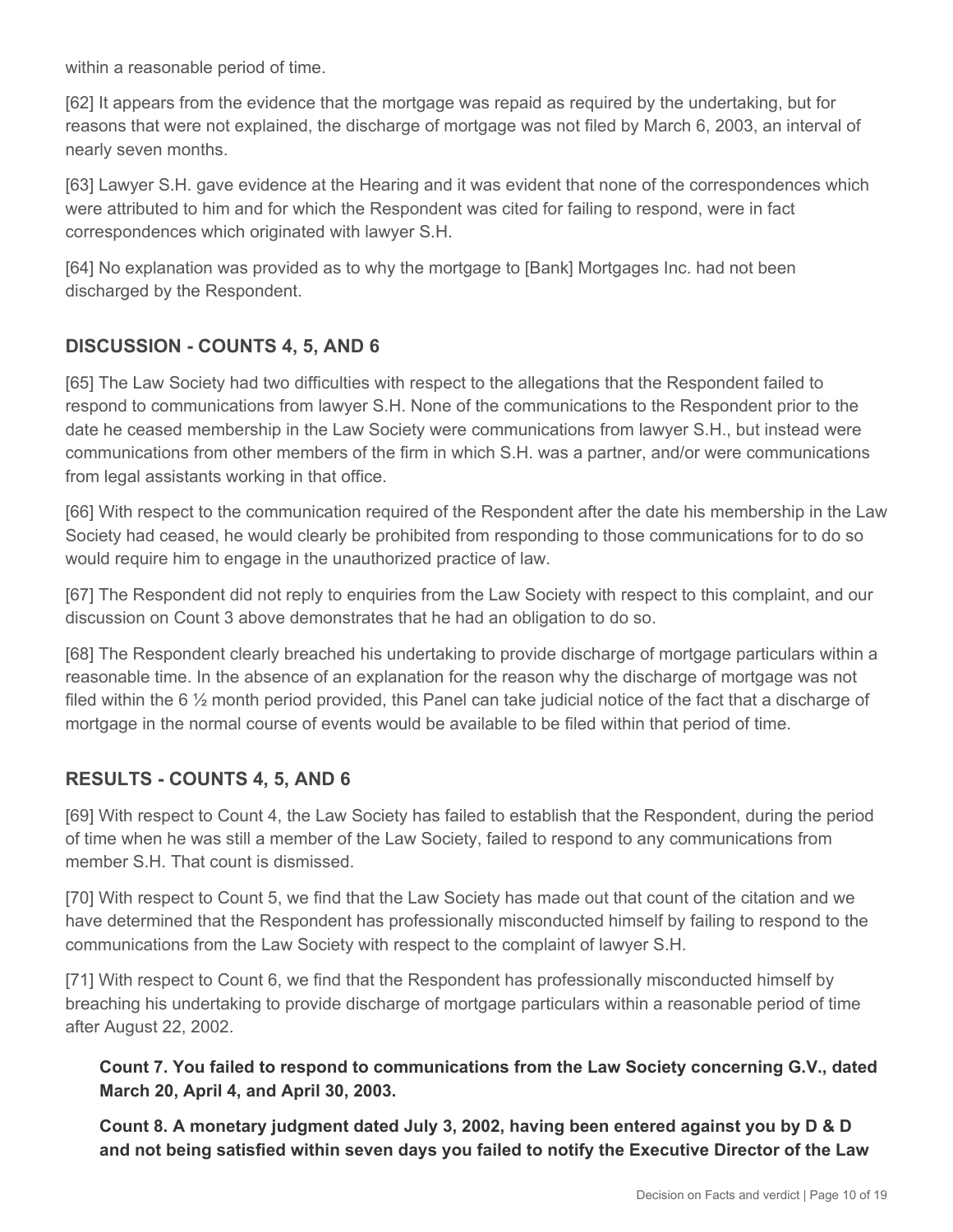**Society in writing of the circumstances of the judgment and your proposal for satisfying it, contrary to Rule 3-44 (1) of the** *Law Society Rules.*

**Count 9. You breached an undertaking you gave to G.V., counsel for D & D, that you would make payments on your debt to D & D on the 15**th **of each month commencing August 15, 2002 until the debt had been paid. You failed to make any of the payments from October 2002 to the present.**

#### **FACTS - COUNTS 7, 8, AND 9**

[72] D & D provided Court and Land Registry support services to the Respondent for a period of time and in the course of providing those services, developed an account receivable from the Respondent in an amount in excess of \$50,000.00.

[73] Following some attempts to collect this amount from the Respondent, D & D retained counsel who commenced a proceeding against the Respondent and obtained a Default Judgment on July 3, 2002.

[74] The Respondent did not report the Judgment to the Law Society as required by Rule 3-44 of the *Law Society Rules.*

[75] In anticipation of an assessment of the quantum of the Judgment being obtained, the Respondent contacted counsel for D & D and provided an undertaking to make payments on account of the Judgment in the sum of \$3,500.00 per month, with the first of such payments to be made forthwith upon the provision of the undertaking (around August 1, 2002) and thereafter the sum of \$3,500.00 on the 15 th day of August, 2002, and on the 15th day of each and every month thereafter.

[76] The Agreed Statement of Facts in this matter does not precisely reflect the terms of the undertaking given, in that it does not refer to the requirement for an initial payment to be made forthwith. We note that a payment of \$3,500.00 was made on August 2, 2002, some thirteen days earlier than the first payment described in the Agreed Statement of Facts. We find that payment regime described in the Agreed Statement of Facts is at variance with the terms of the Undertaking and we have determined that the terms of the Undertaking, as described in paragraph 75, correctly states the payment schedule that was agreed upon.

[77] The Respondent paid the initial (" forthwith" ) payment when required. The August 15, 2002 payment of \$3,500.00 was made as to \$2,000.00 on August 21, 2002 and as to a further \$1,000.00 on September 9, 2002, and as to the balance of \$500.00 on September 17, 2002.

[78] The September 15, 2002 payment was made as to \$1,500.00 on September 17, 2002, with the balance of that payment made on October 21, 2002.

[79] The October 15, 2002 payment was paid as to \$500.00 on October 21, 2002, with a further payment of \$2,000.00 on November 13, 2002, and the balance of that payment made on January 10, 2003.

[80] The November 15, 2002 payment was paid as to \$1,000.00 on January 10, 2003, and no further payments required by the undertaking were made.

[81] The lawyer for D & D complained to the Law Society about the Respondent's breach of undertaking on March 17, 2003, and despite numerous requests for a response from the Respondent, no response was ever provided to the Law Society with respect to that complaint.

# **DISCUSSION - COUNTS 7, 8, AND 9**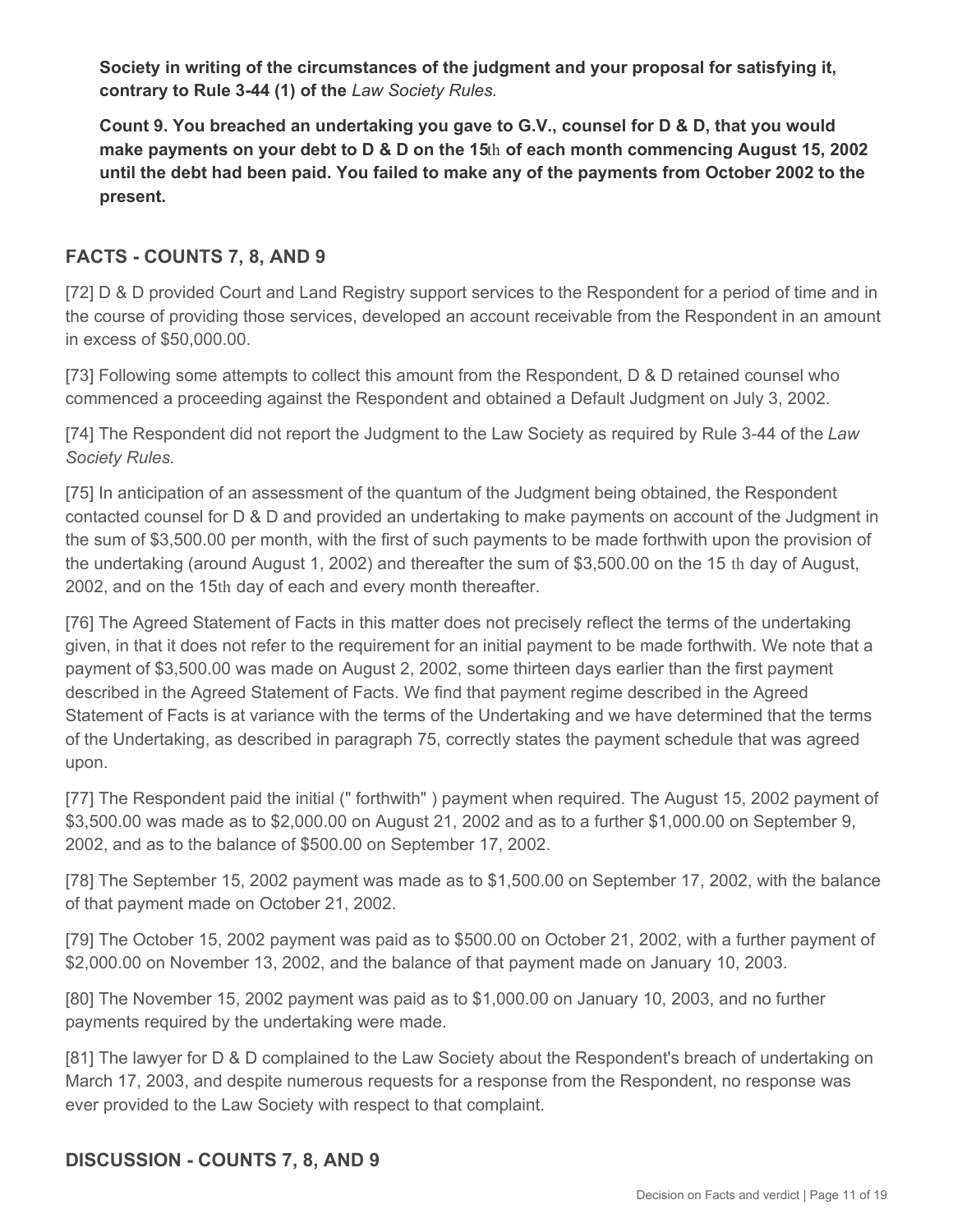[82] There can be no doubt that the Respondent was in breach of his undertaking to make the payments to D & D from the date that the first regular payment was required to be made on the 15th of August, 2002. From and after that date, the Respondent was never in compliance with his undertaking and we find as a fact that the only payment that did comply with the undertaking was the initial payment made.

[83] It is clear that the Respondent did not respond to communications from the Law Society with respect to its attempt to investigate the complaint made by the lawyer to D & D regarding this matter.

[84] It is clear that the Respondent did not report the fact of the Judgment taken against him to the Law Society as is required by Law Society Rule 3-44.

# **RESULT - COUNTS 7, 8, AND 9**

[85] We find that the Respondent failed to respond to communications from the Law Society concerning the complaint made by the lawyer to D & D, which communications were dated March 20, April 4, and April 30, 2003, and in that regard we find that the Respondent professionally misconducted himself.

[86] We find that the Respondent failed to report a monetary Judgment entered against him dated July 3, 2002, within the 7 day time period required by Law Society Rule 3-44, and in that regard we find that the Respondent professionally misconducted himself.

[87] We find that the Respondent repeatedly breached an undertaking given by him to counsel for D & D with respect to his obligation to make monthly payments on account of the Judgment taken by  $D & D$ , and in that regard we find that the Respondent professionally misconducted himself.

**Count 10. You failed to respond to communications from the Law Society concerning the Estate of I.G., dated March 27, and April 30, 2003.**

**Count 11. You misappropriated trust funds received by you, in your capacity as barrister and solicitor, from or on behalf of your client, the Estate of I.G., in the sum of \$1,855.00.**

**Count 12. You acted on behalf of the Estate of I.G. at a time when you were no longer able to practice law due to non-payment of your practice fees on January 31, 2003.**

# **FACTS - COUNTS 10, 11, AND 12**

[88] The Respondent acted in an estate matter and received from the Executor of that estate on September 11, 2002, a retainer cheque in the amount of \$3,000.00 which he deposited to trust.

[89] On September 19th, 2002, the Respondent rendered an account to the estate in the amount of \$1,145.00 and on the same day issued a cheque to the Minister of Finance on account of probate fees in the amount of \$1,500.00. This combination of cheques left the sum of \$355.00 in trust.

[90] The probate documents in respect of which the \$1,500.00 cheque was issued were returned to the Respondent for correction, were never corrected by the Respondent, and the custodian of the practice of the Respondent arranged to have the Probate Registry return the \$1,500.00 cheque to the offices of the Respondent, uncashed.

[91] On reviewing the trust account activity of the Respondent, the Custodian of the practice determined that the trust account upon which the cheque to the Minister of Finance was written, which trust account should have contained at least \$1,855.00, (the \$355.00 described above in paragraph 89 together with the \$1,500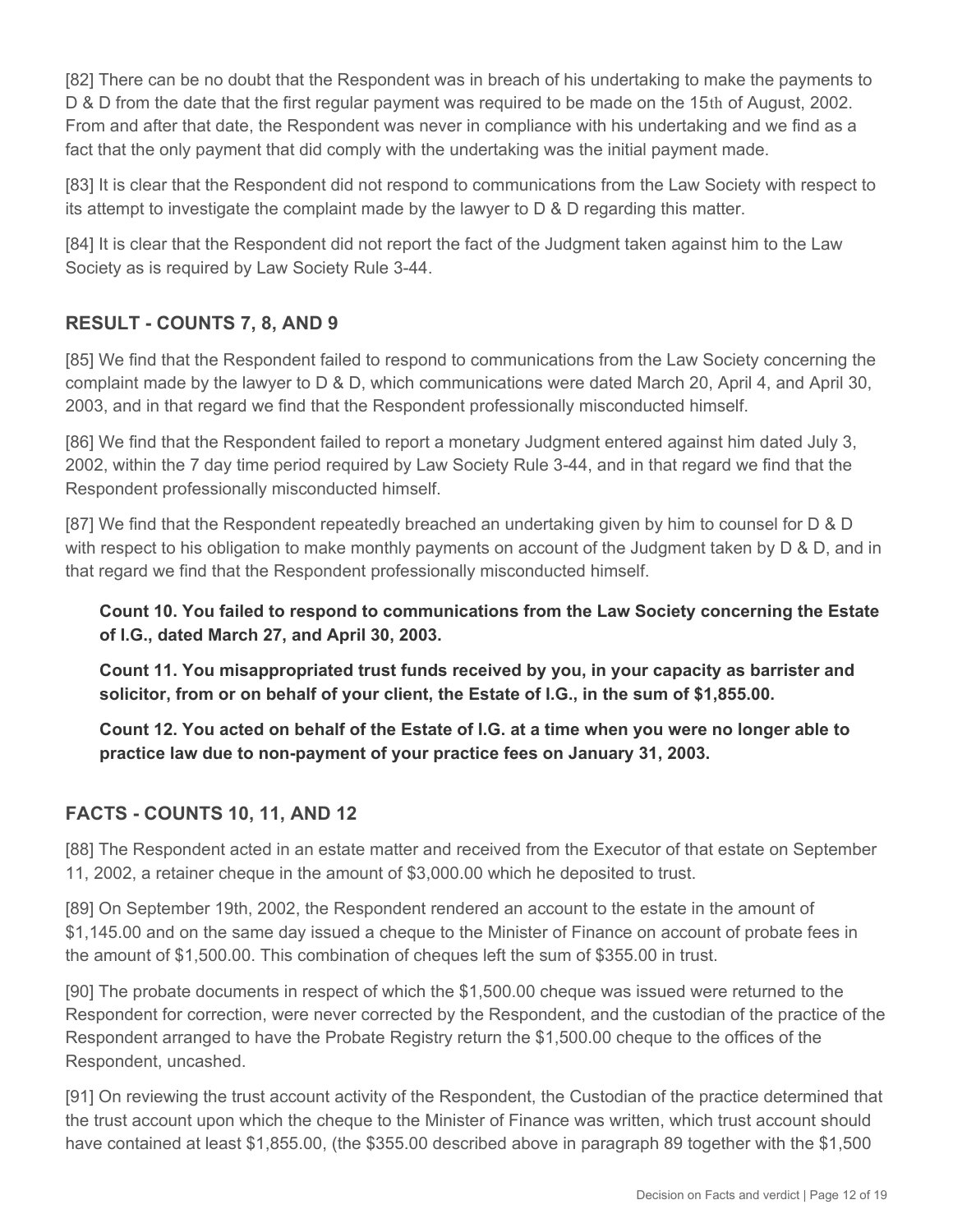uncashed Probate Fees cheque), only contained the sum of \$574.91. It was a pooled trust account and the Custodian was not able to determine whether there were other trust obligations outstanding against that pooled trust account, but it was at least deficient by the difference between \$1,855.00 and \$574.91.

[92] The Custodian determined that the [Insurance Company] was withdrawing funds from this trust account in the monthly amount of \$352.08. The Custodian arranged for the reversal of a withdrawal from the account which occurred on March 20, 2003, and those funds were re-deposited to the pooled trust account. A withdrawal to the [Insurance Company] from the pooled trust account occurred on February 20, 2003, in the identical amount.

[93] The Custodian's evidence was to the effect that monthly withdrawals in that amount to the [Insurance Company] had been made from this trust account for each of October, November, December, 2002, and January, 2003.

[94] There was no evidence before the Panel as to the reason for these withdrawals by the [Insurance Company].

[95] On February 10, 2004, after the Respondent's entitlement to practice law had been suspended for non-payment of membership fees, the Respondent sent a fax on his firm fax cover sheet to [Realty Firm] advising as follows:-

" Please be advised that B.G. is the Executor of his Mother's Estate, therefore he is entitled to list the Estate property for sale and accept offers. However, his acceptance must be subject to the probate of the Estate being completed. The probate has been under way for sometime (sic) and it should be completed within the next 30 days. There is no guarantee that it will be completed within 30 days.

Yours very truly,

HAMMOND & COMPANY

Peter W. Hammond"

[96] The Law Society enquired of the Respondent as to the basis for his providing this fax given that he was no longer entitled to practice and this enquiry was made on March 27, 2003, and was followed up on April 30, 2003. On May 27, 2003, a letter to the Respondent's counsel was provided and no response to any of the referenced communications has been received by the Law Society.

# **DISCUSSION - COUNTS 10, 11, AND 12**

[97] It appears to this Panel that the Respondent was engaged in the practice of law while he was no longer a member of the Law Society. His counsel urged upon the Panel the fact that the faxed correspondence was providing information that was needed to be provided and that the information could have been provided by anyone. It was not necessary, in the view of counsel for the Respondent, for this information to be provided by a lawyer.

[98] We disagree. It was a communication which contained several matters which are the subject matter of legal opinion. It advises that an Executor of an estate is entitled to accept offers on behalf of the estate, despite the fact that probate has not been granted. It notes that any sale will be subject to obtaining the grant of probate and opines as to the likely time frame within which that grant of probate will be obtained. All of these matters are subjects that are clearly within the practice of law and by providing that information the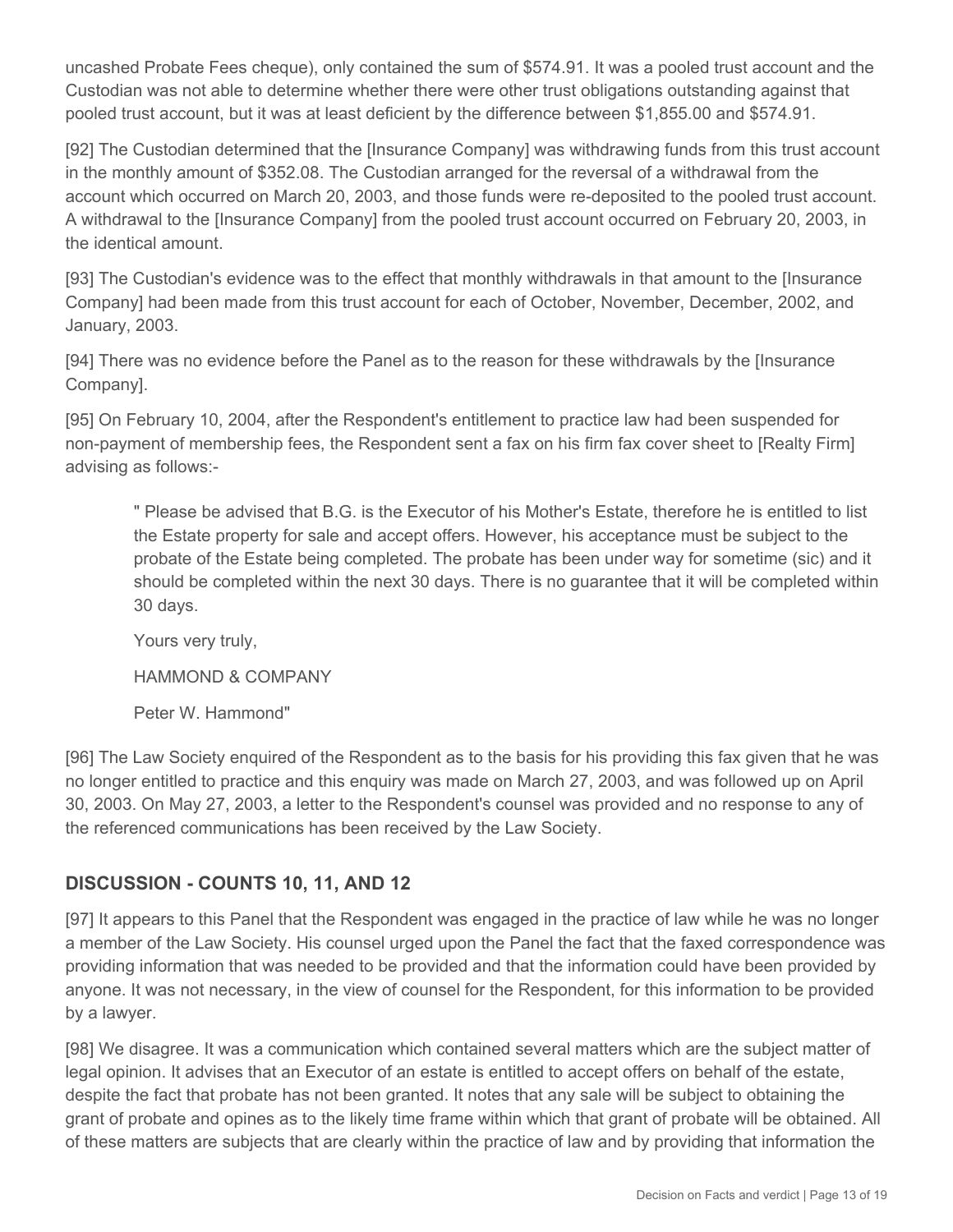Respondent was conducting the practice of law when he was not authorized to do so.

[99] The Respondent is obliged to account to the estate of I.G. for the sum of \$1,855.00. There is no evidence as to the reason for the deficiency in the trust account, but it is clear that a trust deficiency exists at least to the extent of the sum of \$1,280.09.

[100] On the evidence before us, we are unable to conclude that a misappropriation has occurred in respect of this sum. We can only be sure that a breach of the Law Society trust accounting rules has occurred. This is not a matter for which the Respondent has been cited.

[101] Once again, it is clear that the Respondent has failed to respond to Law Society enquiries as to this conduct.

# **RESULT - COUNTS 10, 11, AND 12**

[102] We find that the Respondent has failed to respond to Law Society communications with respect to the estate of I.G., and in that regard we find that he has professionally misconducted himself.

[103] We find that the Law Society has failed to make out the charge of misappropriation in Count 11 of the citation, and that count is dismissed.

[104] We find that the Respondent was engaged in the practice of the law on February 10, 2004, when he provided the faxed information to [Realty Firm], and that he was then engaged in the unauthorized practice of law and in that regard we find that he professionally misconducted himself.

Count 13. You failed to respond to communications from the Law Society concerning R.S., dated March 27, and April 30, 2003.

Count 14. You misappropriated trust funds received by you, in your capacity as barrister and solicitor, from or on behalf of your client, R.S., when you transferred the sum of \$2,200.00 from your trust account by way of a cheque to Hammond & Company on June 20, 2001, without rendering an account or providing services to your client.

# **FACTS - COUNTS 13 AND 14**

[105] The Respondent acted for a Mr. S. with respect to Mr. S.'s purchase of a lot in Langley, BC, from [Numbered Company]. This transaction took place in September of 1999. There was a trust reconciliation prepared dated September 15, 1999, which showed receipts from a Credit Union mortgage of \$68,000.00, proceeds from the Purchaser of \$35,000.00, and a transfer from another file for the same client, totalling \$120,564.31. The trust reconciliation discloses various payments from trust, including a payment to the Respondent's law firm of \$1,500.00 on account of fees, and the sum of \$101,973.19 paid to another law firm representing the Vendor of the lot.

[106] At the conclusion of this transaction, there remained in trust the sum of \$2,200.00. On June 20, 2001, nearly 2 years later, the Respondent prepared a statement of account on this same file that came to the total sum of \$2,200.20. He paid that account from this trust account leaving a balance of 20 cents owing on the account. The account described the work for which the fee is rendered as being " To Professional Services Rendered concerning the above" with the " above" being File SID99292, the file pursuant to which the lot was purchased from [Numbered Company]. The Custodian for the Respondent's practice testified at the hearing that he was not able to find any covering correspondence in the file with which the account had been provided to the client S. The Custodian further testified that no further legal work was done or required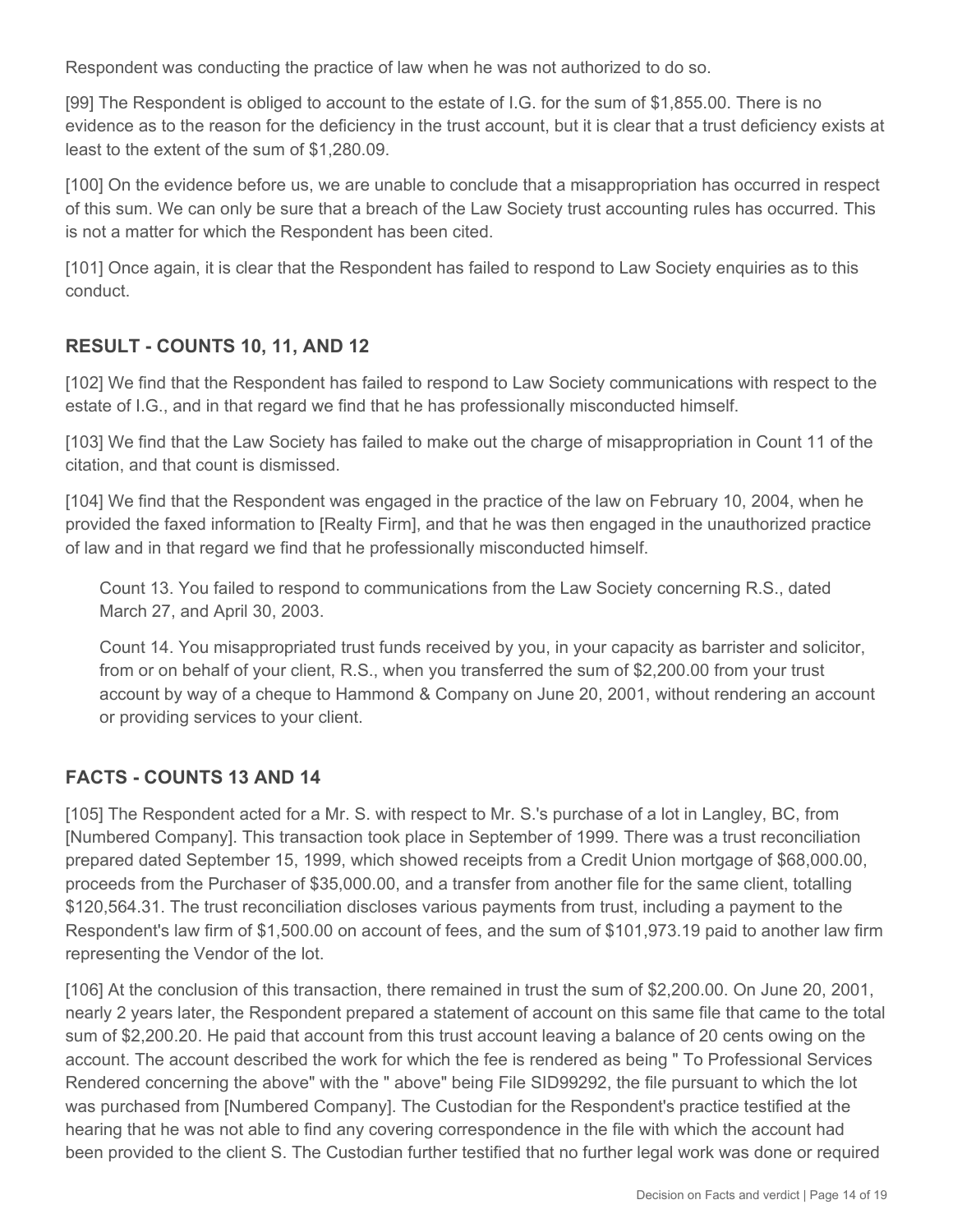to be done on the file following the completion of the closing in October of 1999.

[107] The Law Society wrote to the Respondent on March 27, 2003, and on April 30, 2003, seeking an explanation for this conduct. The Law Society wrote to counsel for the Respondent on May 27, 2003, requesting a response from the Respondent with respect to this conduct and no response from either the Respondent or his counsel was forthcoming.

#### **DISCUSSION - COUNTS 13 AND 14**

[108] The Law Society argues that no legal services were provided in support of the additional fees that were charged and paid, and suggests that the absence of a cover letter in the file is evidence that the account was not provided to client S. by the Respondent. In the result, the Law Society argues that since the \$2,200.00 was paid to the Respondent and since no legal services were performed for that payment, the Respondent misappropriated the funds.

[109] Counsel for the Respondent argues that the only witness who can assert with certainty that the account was not rendered to the client, is the client himself and since the client was not called as a witness before this Panel, we must not draw any conclusions as to whether the account was provided to the client or not.

[110] We have by now developed an understanding of the manner in which Mr. Hammond practices. It is possible that he could have rendered the account to the client without providing a cover letter for that account and accordingly, the absence of such a cover letter is not significant. However, that does not sufficiently dispose of the issues.

[111] The uncontroverted evidence of the Custodian was that no further legal work was done on the file after October of 1999. It is our finding that the payment to the Respondent's law firm in the amount of \$1,500.00 in October of 1999 was on account of the legal services provided with respect to the acquisition of the subject lot, and that no further work beyond those services was provided by the Respondent. It is therefore the conclusion of this Panel that the Respondent did misappropriate the sum of \$2,200.00 from his client S. by paying that sum to himself pursuant to a legal account when no further legal services (beyond those legal services for which the initial payment of \$1,500.00 was made) in respect of the subject matter of the " new" account had been provided.

# **RESULT - COUNTS 13 AND 14**

[112] It is clear on the facts as recited above that the Respondent did not reply to communications from the Law Society when he was required to do so, and in that regard we find that he professionally misconducted himself.

[113] With respect to the misappropriation alleged in Count 14, we find that the Respondent professionally misconducted himself.

**Count 15. You failed to respond promptly to communications from the Law Society concerning P.W. dated April 1, and April 30, 2003.**

**Count 16. You breached an undertaking dated September 18, 2002, given to P.W. that upon receipt of a registrable discharge of mortgage, you would file the discharge and provide P.W. with confirmation of registration and particulars of filing. You received a registrable discharge but failed to register it.**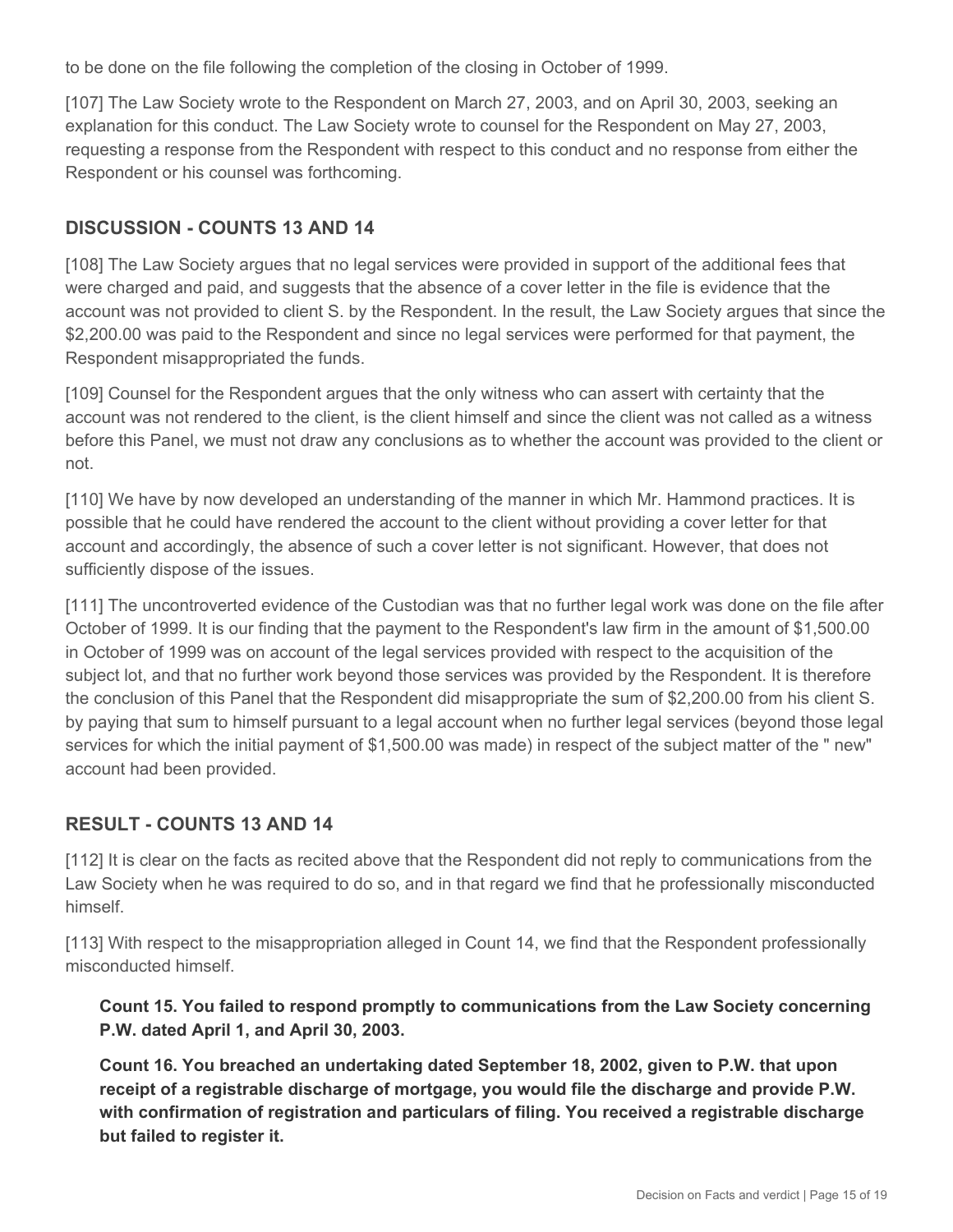# **FACTS - COUNTS 15 AND 16**

[114] The Respondent acted for the Purchaser in a real property purchase transaction where P.W., a Notary Public, acted for the Vendor. On September 18, 2002, the Respondent provided an undertaking to P.W. on the following terms.

" We undertake to pay forthwith to [Bank] Bank of Canada sufficient funds to place them under a legal obligation to provide us with a registrable discharge (sic) the mortgage which is registered against the title to the property under number BN235046.

On receiving a registrable discharge of the mortgage from [Bank] Bank of Canada, we will file that discharge in the New Westminster Land Title Office and will provide you with confirmation and registration particulars of that filing."

[115] P.W. complained to the Law Society on March 25, 2003, indicating that she had made a number of attempts to follow up with the Respondent to determine whether the mortgage had been discharged from title, and she provided the Law Society with a copy of the title search which indicated that the mortgage continued to be registered as a charge against the title on March 18, 2003.

[116] The Respondent did not file a discharge of the mortgage number BN235046 and the mortgage was ultimately discharged from title by the Custodian of the Respondent's practice on April 4, 2003.

[117] A discharge of mortgage BN235046 was found by the Custodian of the Respondent's practice in the possession of the Respondent, which discharge of mortgage was dated November 22, 2002.

[118] The Law Society requested an explanation of this matter on April 1, 2003, and on April 30, 2003. The Respondent did not reply to those requests.

[119] On May 27, 2003, the Law Society sent a letter to counsel for the Respondent requesting a response from his client within two weeks. No response was received.

# **DISCUSSION - COUNTS 15 AND 16**

[120] These counts of the Citation are straightforward. Counsel for the Respondent argued that the discharge was filed by the Custodian at a time when the Respondent was prohibited from practicing law. Counsel for the Respondent argues that the Respondent was prevented from filing the discharge of mortgage due to the prohibition on his ability to practice law.

[121] This explanation of the Respondent's behavior misses a significant characteristic of the evidence. The discharge of mortgage was dated November 22, 2002. The discharge of mortgage was located by the Custodian in a pile of mortgage discharges that were awaiting filing. It is clear that the discharge of mortgage had been received by the Respondent shortly after the date of its preparation, namely in late November or early December of 2002. He was at that time still entitled to practice law. He did in fact practice law in February of 2003. No explanation was offered as to why the discharge of mortgage in his possession was not filed in the Land Title Office.

# **RESULT - COUNTS 15 AND 16**

[122] We find that his failure to respond to the Law Society with respect to this matter constitutes professional misconduct.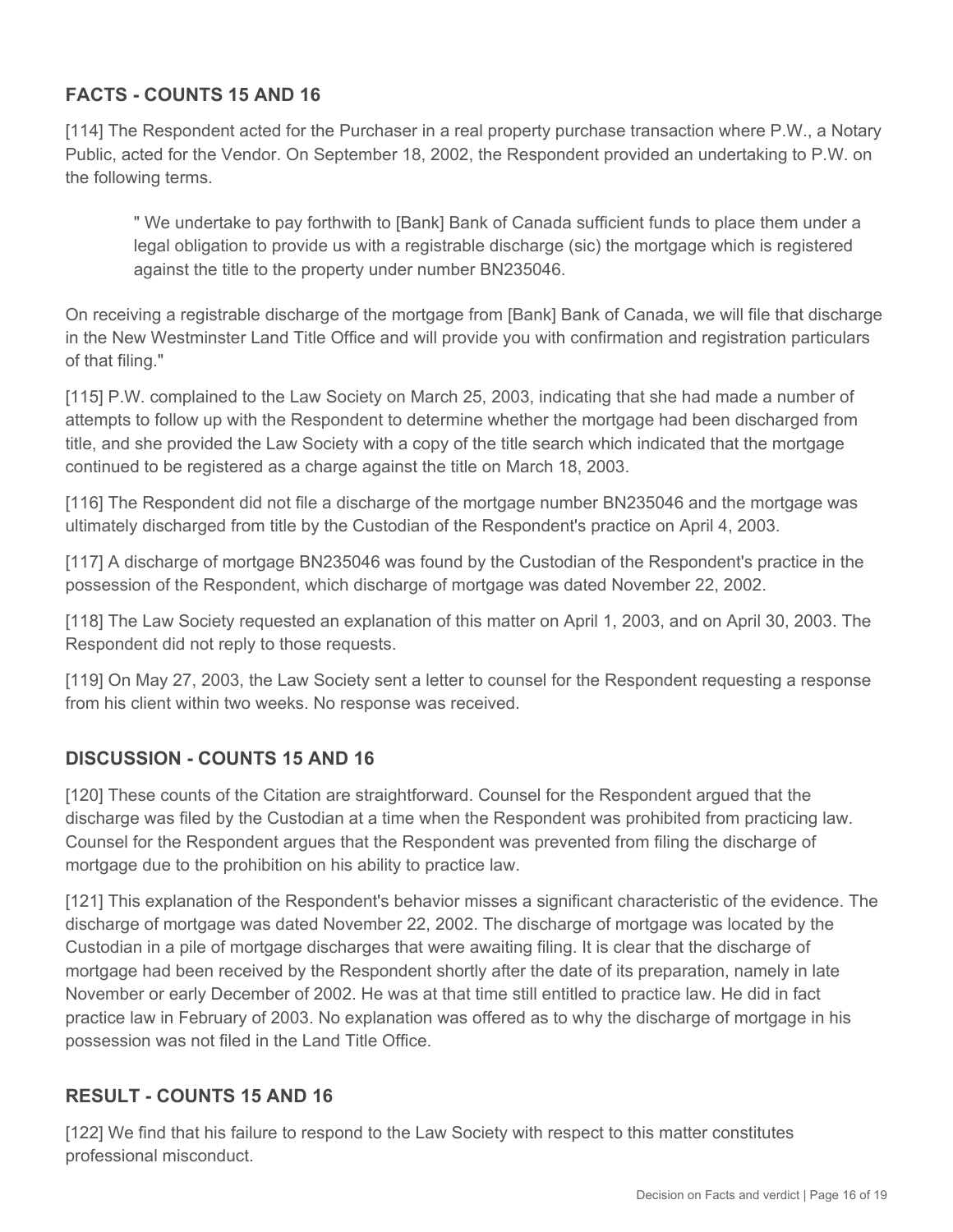[123] By his failure to file the discharge of mortgage when it was received by him, he was in breach of his undertaking provided to Notary Public P.W. In this regard, we find that he has professionally misconducted himself.

#### **Count 17. You borrowed funds in the sum of \$35,000.00 from a client D.B., contrary to Chapter 7, Ruling 4 of the** *Professional Conduct Handbook***.**

# **FACTS - COUNT 17**

[124] On May 17, 2000, the Respondent's client B. paid funds in trust to Hammond & Company in the amount of \$35,000.00. These funds were credited to a trust account for file LAN00024 which was under the name L.H. Ltd. These funds were used to pay debts for this Company in the amount of \$13,275.00, and some part of the balance of funds was released to L.H. Ltd. \$5,000.00 of the funds were transferred to the Respondent's " General" Trust Account. There is no explanation in the evidence as to why \$5,000.00 of these proceeds were paid to the Respondent's " General" Trust Account.

[125] Later, in response to questions from her, the Respondent advised Roseanne Terhart, a forensic accountant hired by the Law Society, that a \$5,000.00 payment to Mr. B. from another trust account was in repayment of a loan made to him by Mr. B.

# **DISCUSSION - COUNT 17**

[126] The evidence on this count of the Citation is woefully inadequate and it is not possible for this Panel to rationalize the flow of funds which occurred with respect to this transaction.

[127] It is not possible to determine on the evidence before us whether a loan from client B. was made to the Respondent. We have only the Respondent's advice on that subject to Roseanne Terhart.

[128] What is clear, however, is that if a loan was made at all, it was not made in the amount of \$35,000.00 as alleged in the Citation, and it was at best a loan in the amount of \$5,000.00.

[129] There is insufficient evidence before us to determine whether this loan was in fact made. We are significantly confused by the array of evidence provided which discussed the presence or absence of either a Loan Agreement or a Promissory Note, and evidence as to whether client B. was or was not an investor in L.H. Ltd.

# **RESULT - COUNT 17**

[130] In the result, we must dismiss this count of the Citation as being unproven.

**Count 18. You breached your undertaking dated October 1**st**, 2001, to holdback (sic) funds in the sum of \$8,500.00 until a Builder's Lien was released. These funds were distributed prior to the release of the lien.**

# **FACTS - COUNT 18**

[131] Ms. Terhart gave evidence on this Count of the Citation. The Respondent acted for the Vendor on the sale of property at [Address] in Langley, British Columbia. Sale proceeds were provided to the Respondent by the solicitors to the Purchaser, Lindsay Kenney, on his undertaking to withhold \$15,000.00 as a Builder's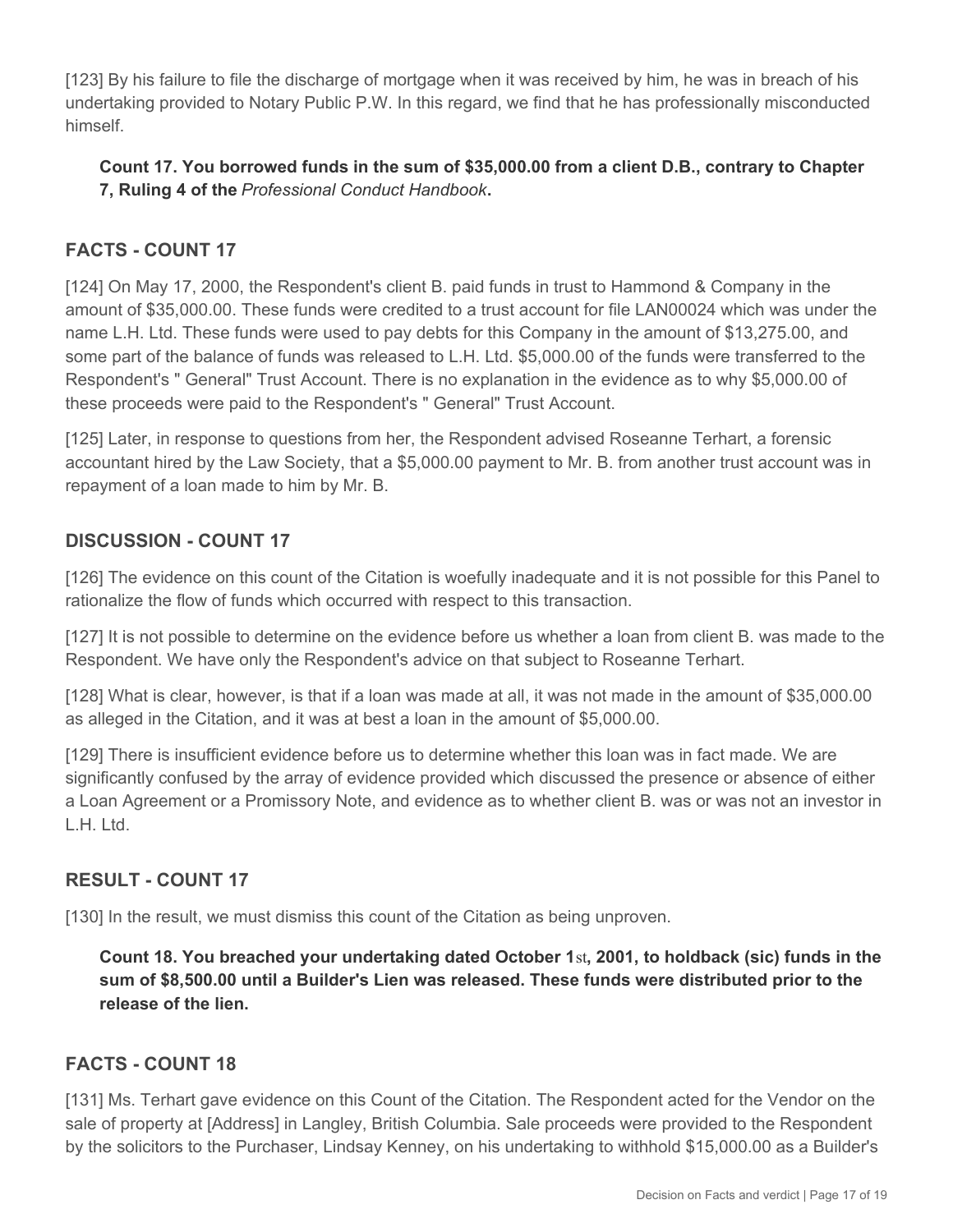Lien Holdback, and upon the further undertaking:

" to pay out the sum required to legally obligate the chargeholder to provide your office with a registrable Form-C Release, to apply for registration of the said Form-C Release forthwith upon your receipt, and to advise our office of registration particulars in due course for each of the following encumbrances:

.......

6. Claim of Builders Lien, registered in favour of [Company] under Registration No. BR215690."

[132] Rather than paying the sum of \$8,500.00 to discharge the [Company] lien, the Respondent instead held that sum in trust with a notation to his file " to call [Compnay] re lien, funds held in trust, not to be released until the lien is released" . At the conclusion of the pay out of the remaining funds on this transaction, there was \$23,500.00 in trust, being the combined total of the \$15,000.00 lien holdback and the sum of \$8,500.00 held with respect to the [Company] lien.

[133] On November 2, 2001, the Respondent was given authority to release the \$15,000.00 Builders Lien holdback and he did so by paying \$14,500.00 to his client and advising his client that a further \$500.00 was to be held back on account of the lien in favour of [Company]. Following that distribution of funds, there remained \$9,000.00 in trust, on account of the [Company] lien.

[134] On November 8, 2001, the sum of \$500.00 was paid to the Respondent's " General" Trust Account. Ms. Terhart observed that no invoice in respect of that \$500.00 appeared in the file and noted that the Respondent had earlier been paid fees in the amount of \$811.30 on account of this transaction.

[135] On November 20, 2001, a further \$500.00 was transferred to the Respondent's " General" Trust Account and an invoice in the file indicated that this sum was in payment for a " Court appearance and related matters" .

[136] On November 21, 2001, a further \$5,000.00 was paid to the Vendor in this transaction, leaving only \$3,000.00 in trust against an obligation which required a holdback of \$8,500.00.

[137] On November 26, 2001, a further sum of \$1,200.00 was paid to the Respondent's " General" Trust Account. At the time of that deposit, there was \$68.54 in that account, and immediately after the deposit, a cheque in the amount of \$1,250.00 was drawn on the account in favour of the Respondent's spouse. This payment of \$1,200.00 to the Respondent's " General" Trust Account left a balance in trust of \$1,800.00.

[138] On December 17, 2001, a further \$200.00 was paid from this trust account to the Respondent's " General" Trust Account and an invoice found in the file in that amount suggested that the payment was in respect of " matters with respect to the property" .

[139] On December 31, 2001, a further \$1,000.00 was paid from this account to the Respondent's " General" Trust Account. An invoice in this amount was found in the file relating to further matters with respect to the property.

[140] On December 31, 2001, there was \$600.00 in trust in respect of this obligation.

[141] On January 4, 2002, \$5,000.00 was deposited to this trust account from [Numbered Company] and \$5,500.00 was paid out to the Respondent in a series of four payments over the month of January; this left the sum of \$100.00 in trust on this file.

[142] The \$100.00 which was in this trust account at the end of January, 2002, remained there until July,